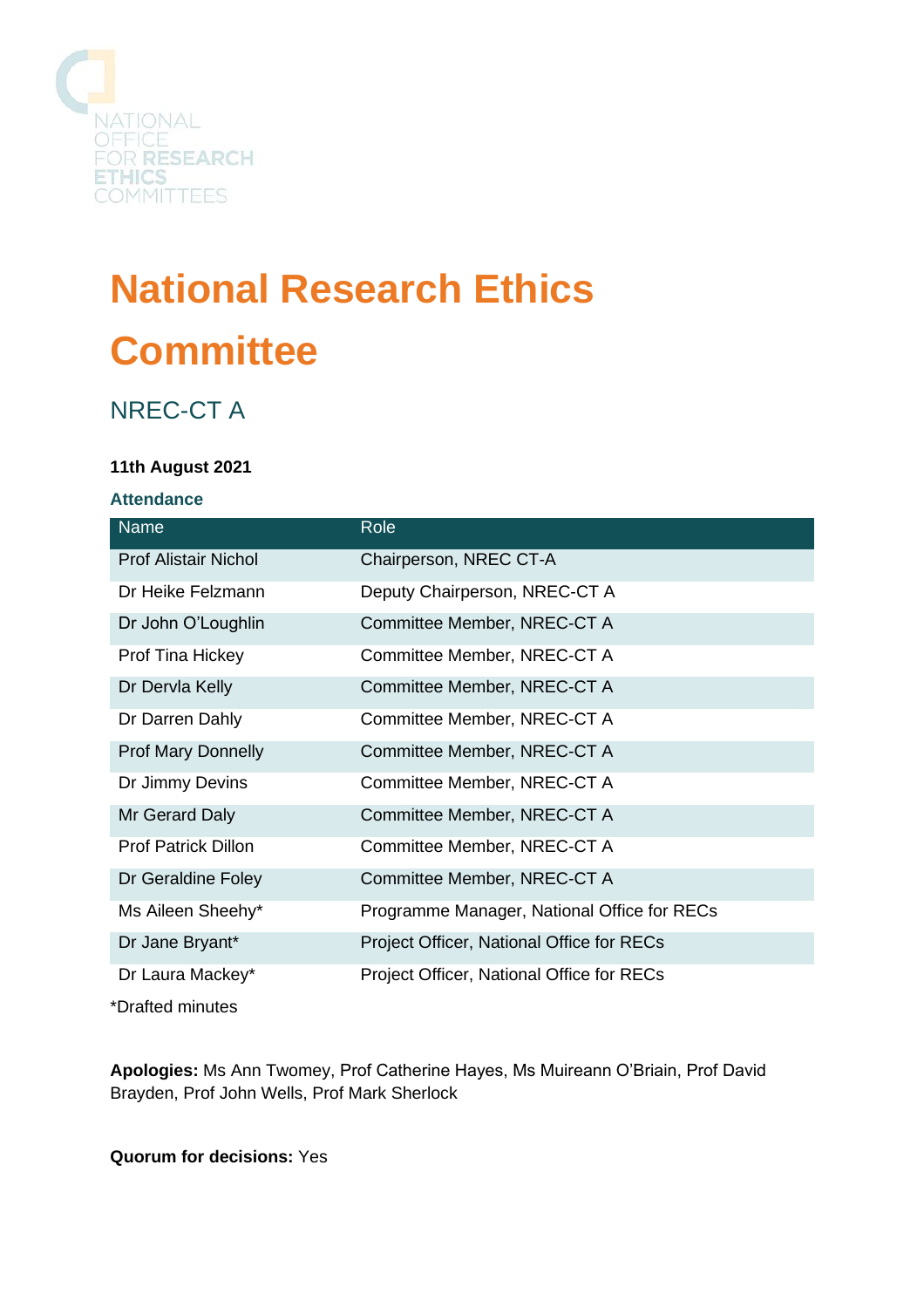## **Agenda**

- Welcome & Apologies
- Application 21-NREC-CT-046-NCP
- Application 21-NREC-CT-047
- Application 21-NREC-CT-048
- Application 21-NREC-CT-049
- AOB
- The Chair welcomed the NREC-CT A.
	- The minutes from the previous NREC-CT A meeting on 21<sup>st</sup> July 2021 were approved.
	- The NREC Business Report was discussed and noted.

# **Applications**

#### **21-NREC-CT-046-NCP**

Principal Investigator: Professor Elisabeth Vandenberghe

Study title: A Phase 3, Randomized, Open-Label, Controlled, Multicenter Study of Zandelisib (ME-401) in Combination with Rituximab Versus Standard Immunochemotherapy in Patients with Relapsed Indolent Non-Hodgkin's Lymphoma (iNHL) (the COASTAL study)

Lead institution: St James's Hospital

- NREC-CT comments:
- The NREC\_CT A noted that the study was a multicentre study investigating whether zandelisib in combination with rituximab is a more effective treatment than rituximab in combination with chemotherapy
- The NREC-CT A highlighted that the trial was submitted through the National Collaboration Project, a jointly run initiative with the HPRA to pressure test systems ahead of the Clinical Trial Regulation.
- Overall, the NREC-CT A considered that the clinical trial was well considered and the participant materials were very well presented.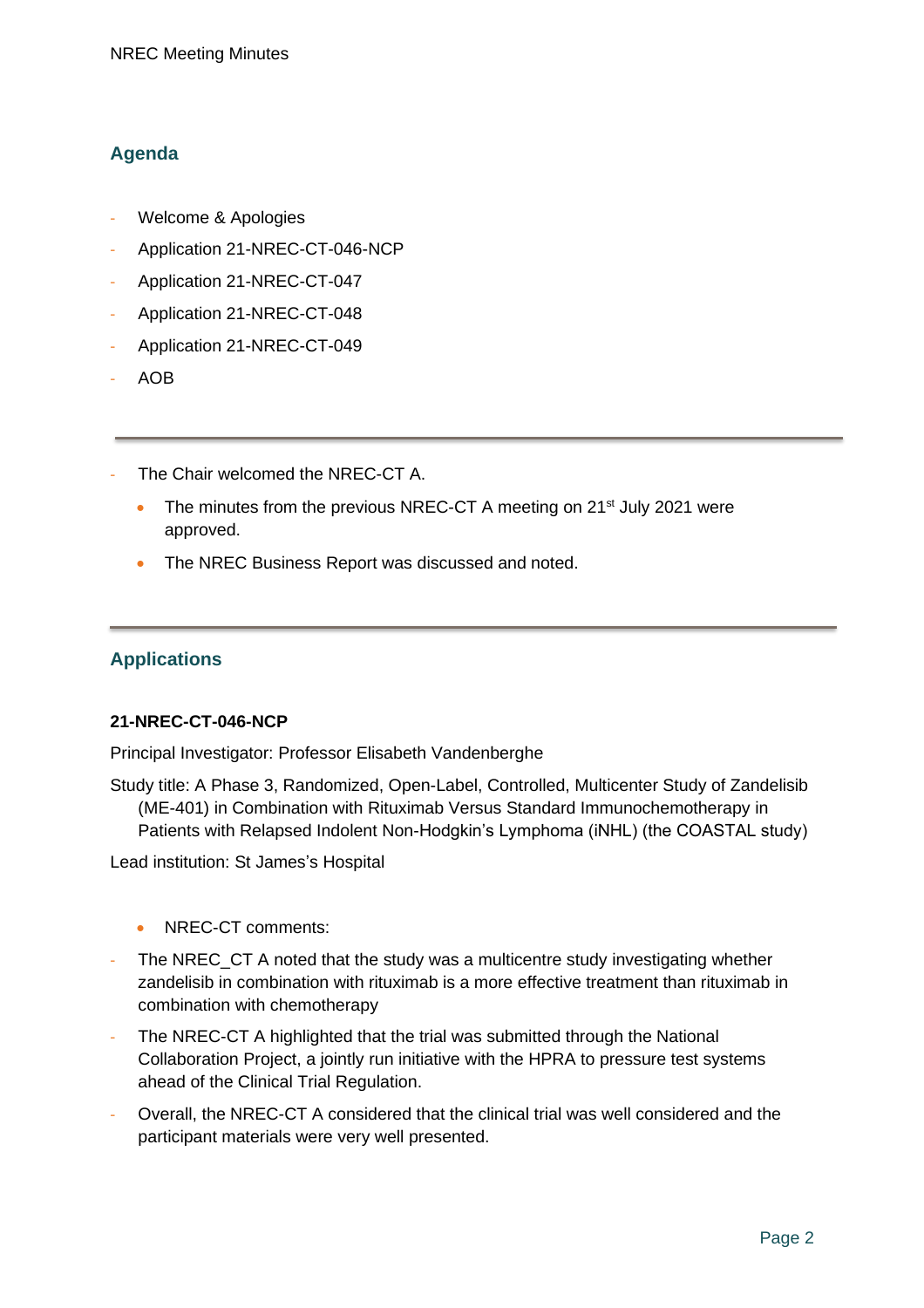- NREC-CT Decision:
- Request for Further Information
	- Further Information Requested:

Part I assessment:

- The NREC-CT A noted that the interim analysis will be undertaken at the 70% completion mark of the study. As these analyses are generally completed at the halfway point of a study, the NREC-CT A requested justification for it to be undertaken later in the trial.
- The NREC-CT requested confirmation that standard care will continue for participants recruited to the study.
- The NREC-CT A noted discrepancy in the retention of biological samples and requested clarity on how the samples will be handled.

Part II assessment:

- The NREC-CT A considered the PIL to be comprehensive but lengthy and in parts difficult to read. The Committee requested that a brief plain English executive summary of the salient points of the study is included at the beginning of the PIL outlining the aim of the study.
- The NREC-CT A requested that more information is provided to the participant on the measures taken to ensure confidentiality of the data collected.
- The NREC-CT A requested that the PIL for pregnancy includes information on the followup period to assess potential foetal abnormalities.
- The NREC-CT A noted that that follow-up procedures may include a biopsy or a PET scan. The NREC-CT A requested clarity if the choice sits with the participant on whether they opt for a biopsy or a PET scan.
- The NREC-CT A notes that hospital databases will be searched to identify suitable participants. It is the NREC-CT A's understanding that this practice is not permitted under Irish law and should be removed from the process.
- The NREC-CT A sought assurance that data transferred outside of the EEA will be stored and processed in line with GDPR.
- The NREC-CT A noted that the legal basis for data processing used for this study is legitimate interest. As Irish legislation focuses on explicit consent, the NREC-CT A requested that reference to the Health Research Regulation is included in the participant materials and is clearly included in consenting process.
- The NREC-CT A requested clarity for the period for which participant data will be retained as part of the study. This retention period should be highlighted in the participant materials.
- The NREC-CT A requested further information on who within the study team will undertake the consenting process.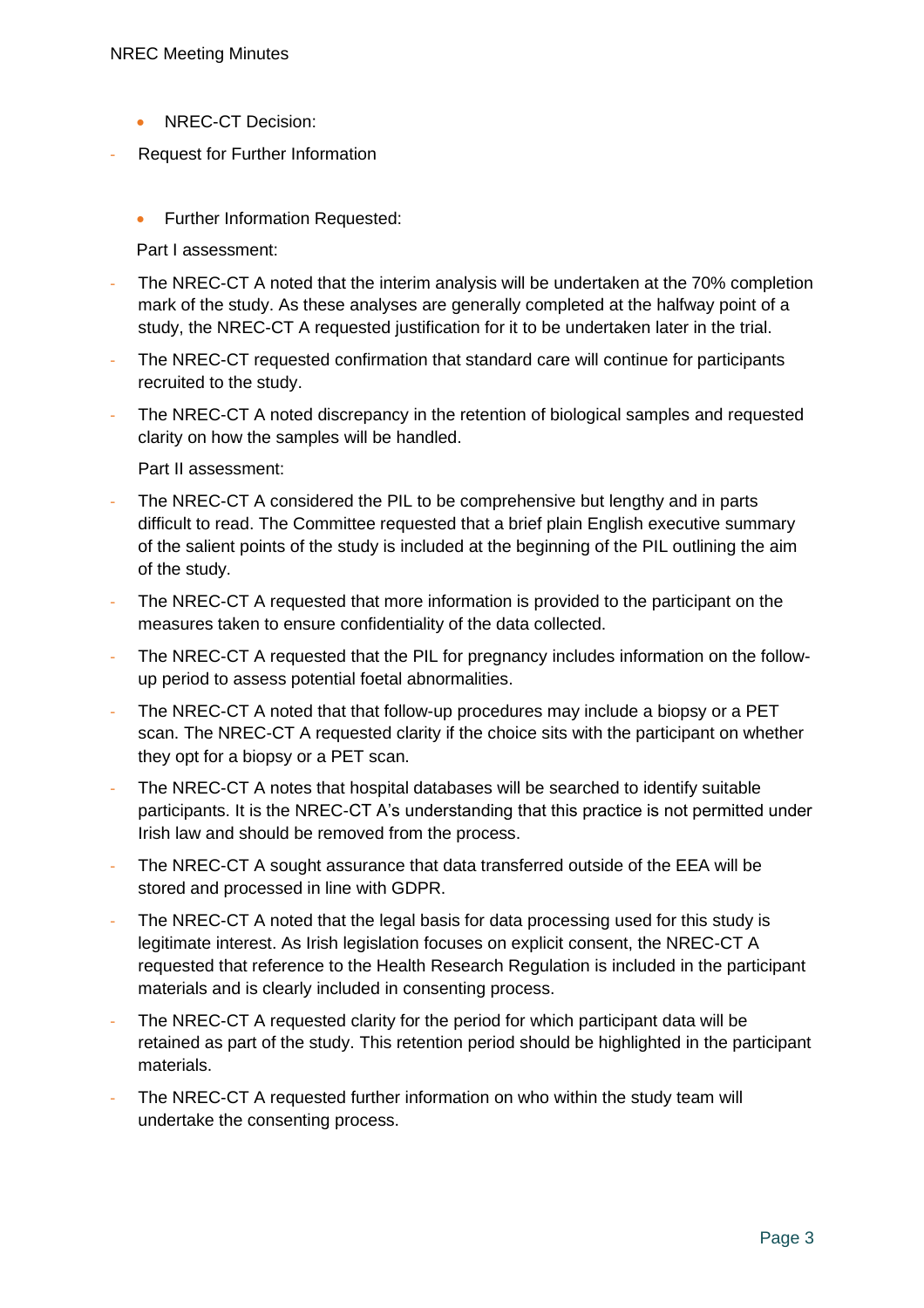- The NREC-CT A noted that participants are only given a maximum of 24 hours to decide whether to participate in the study and requested that this is changed to a minimum of 24 hours.
- The NREC-CT A noted that hotel costs would not be covered under expenses. The NREC-CT A requested justification for this cost not being covered as participants may need to travel to trial site, both of which are based in Dublin.

-

## **21-NREC-CT-047**

Principal Investigator: Dr Larry Bacon

- Study title: A comparison of reduced dose total body irradiation (TBI) and cyclophosphamide with fludarabine and melphalan reduced intensity conditioning in adults with acute lymphoblastic leukaemia (ALL) in complete remission
- Lead institution: St James' Hospital, Dublin 8
	- NREC-CT comments:
- The NREC-CT A noted that the clinical trial application represents a multicentre study comparing total body irradiation and cyclophosphamide, with fludarabine and melphalan reduced intensity conditioning in adults with ALL.
- The NREC-CT A were overall very impressed with the application and considered the documentation to be well presented and comprehensive.
- The NREC-CT A agreed that while some clarifications across the documentation were required, this application can be designated as Favourable with Conditions.
	- NREC-CT Decision:
- Favourable with Conditions
	- Associated Conditions:
- The NREC-CT A requested clarification on duration of contraception required posttransplant.
- The NREC-CT A requested clarification on the definition of the end of trial as opposed to end of treatment.
- The NREC-CT A requested further information on the Legal Representative, a summary of their qualifications and the organisation they are employed by.
- The NREC-CT A requested confirmation that participants, both female and male, will be routinely reminded of the risks related to pregnancy at various intervals over the course of their participation in the trial. The Committee also requested that these risks are elucidated in the PIL and in executive summary of the PIL.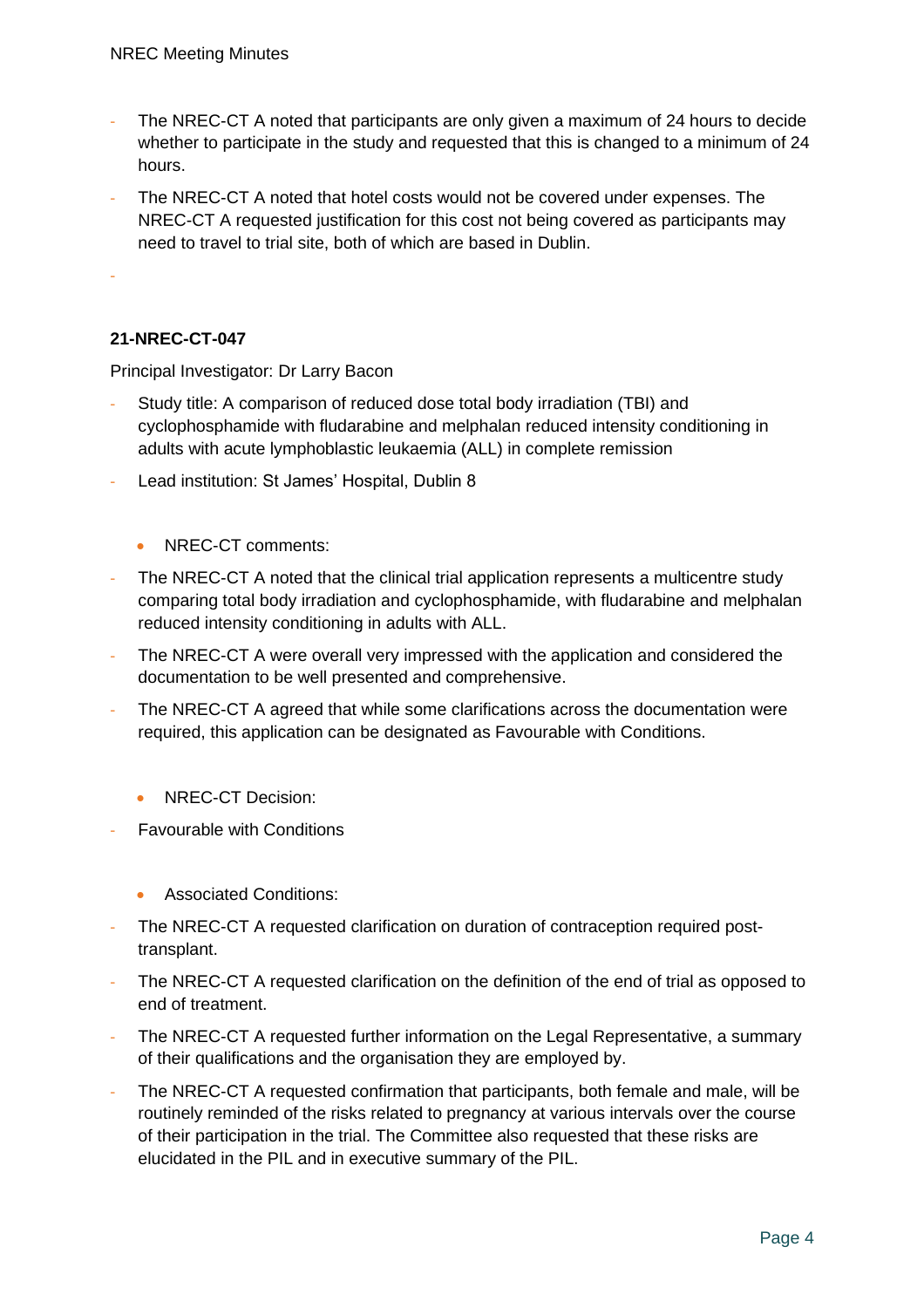The NREC-CT requested that the PIL is amended to distinguish between harm as a result of the treatment (side effects), and serious adverse events.

#### **21-NREC-CT-048**

Principal Investigator: Dr Jarushka Naidoo

- Study title: A Randomized Phase 3 Study of MRTX849 versus Docetaxel in Patients with Previously Treated Non-Small Cell Lung Cancer with KRAS G12C Mutation
- Lead institution: Beaumont Hospital, Dublin 9
	- NREC-CT Comments:
- The NREC-CT A noted that this application represents Phase III parallel arm trial, comparing MRTX849 and docetaxel in patients with NSCLC with the KRAS G12C Mutation.
- The NREC-CT A commented favourably on the application and considered the trial to be well justified and aspects on monitoring and preclinical evidence to be comprehensively communicated.
- The NREC-CT A agreed that while some clarifications across the documentation were required, this application can be designated as Favourable with Conditions.
	- NREC-CT Decision:
- **Favourable with Conditions** 
	- Associated Conditions:
- The NREC-CT A requested further clarity on the description and division of treatment regiments, participant groupings and associated conditions.
- The NREC-CT A requested confirmation that docetaxel is the acceptable standard of care in this patient group, and if so, justification for why the patients enrolled in the active arm won't receive it in addition to MRTX849.
- The NREC-CT A sought clarification on whether potentially participants will be missing out on other available treatment options, such as additional immunotherapy, by participating in this trial.
- The NREC-CT A requested justification for the exclusion of those lacking capacity, those with psychiatric illness and those with a life expectancy of 3 months.
- The NREC-CT A requested further information on allocation concealment protocols used throughout the study.
- The NREC-CT A requested further justification for the 2:1 allocation protocol.
- The NREC-CT A requested further understanding of randomisation, in terms of stratification, and sequence or concurrence with first-line therapy.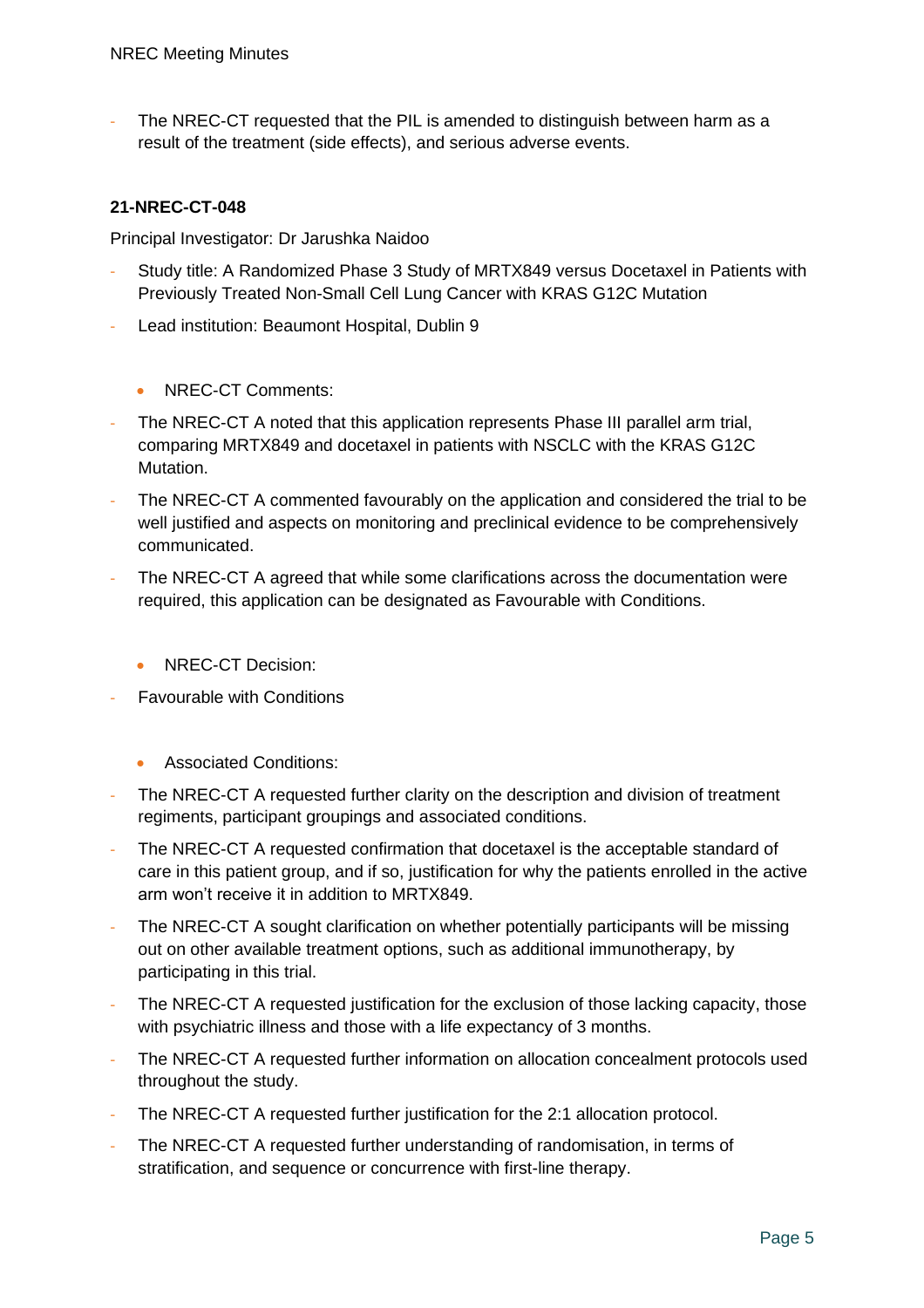- The NREC-CT A requested clarity on why the MUGA test is not an option in Germany.
- The NREC-CT A requested confirmation that review of the list of medications to be avoided while participating in the trial will be part of the recruitment screening process. The Committee noted that it should be incumbent on the participant's oncologist that the experimental treatment does not impact on the participant's ongoing care.
- The NREC-CT A requested that participants' General Practitioners (GP) are contacted by phone or video call in addition to the GP letter.
- The NREC-CT A requested further information on how patients who are identified as not having the mutation as part of the screening process, are treated following the screening.
- The NREC-CT A requested information on whether food and / or accommodation costs will be covered.
- The NREC-CT requested confirmation that those without the genetic mutation will be excluded from the trial if the trial offers no potential benefit to them.
- The NREC-CT A requested that a brief plain English executive summary of the salient points of the study is included at the beginning of the PIL outlining the aim of the study.
- The NREC-CT A noted that the participant materials indicate that participants will be forgoing other treatments. If this pertains to permanently forgoing future treatments, the NREC-CT A requests that this is explicitly clear in the participant materials.
- The NREC-CT A requested confirmation that participants will be routinely reminded of the risks of pregnancy at various intervals over the course of their participation in the trial.
- The NREC-CT A requested that the risks linked to pregnancy are further elucidated in the PIL, are clearly captured in an executive summary of the PIL, and highlighted in the GP letter.
- The NREC-CT A requested further information on whether the care received by the control and active groups will be comparable to standard care, and that this is also highlighted in the participant materials.
- The NREC-CT A noted that only 'women of child-bearing age' are selected under vulnerable groups and questioned whether 'patients with terminal illness' should also be selected.
- The NREC-CT A requested further information on the facilities available at the Cork site in relation to the trial and completion of the correct site-specific documentation.
- The NREC-CT A sought assurance that data transferred outside of the EEA will be stored and processed in line with GDPR.
- The NREC-CT A requested justification for the indefinite storage of blood sample results.
- The NREC-CT A requested justification for the storage of bank details for 25 years. If feasible, the Committee requested that bank details are deleted once the participant has been reimbursed.
- The NREC-CT A requested confirmation on how long biological samples will be retained for.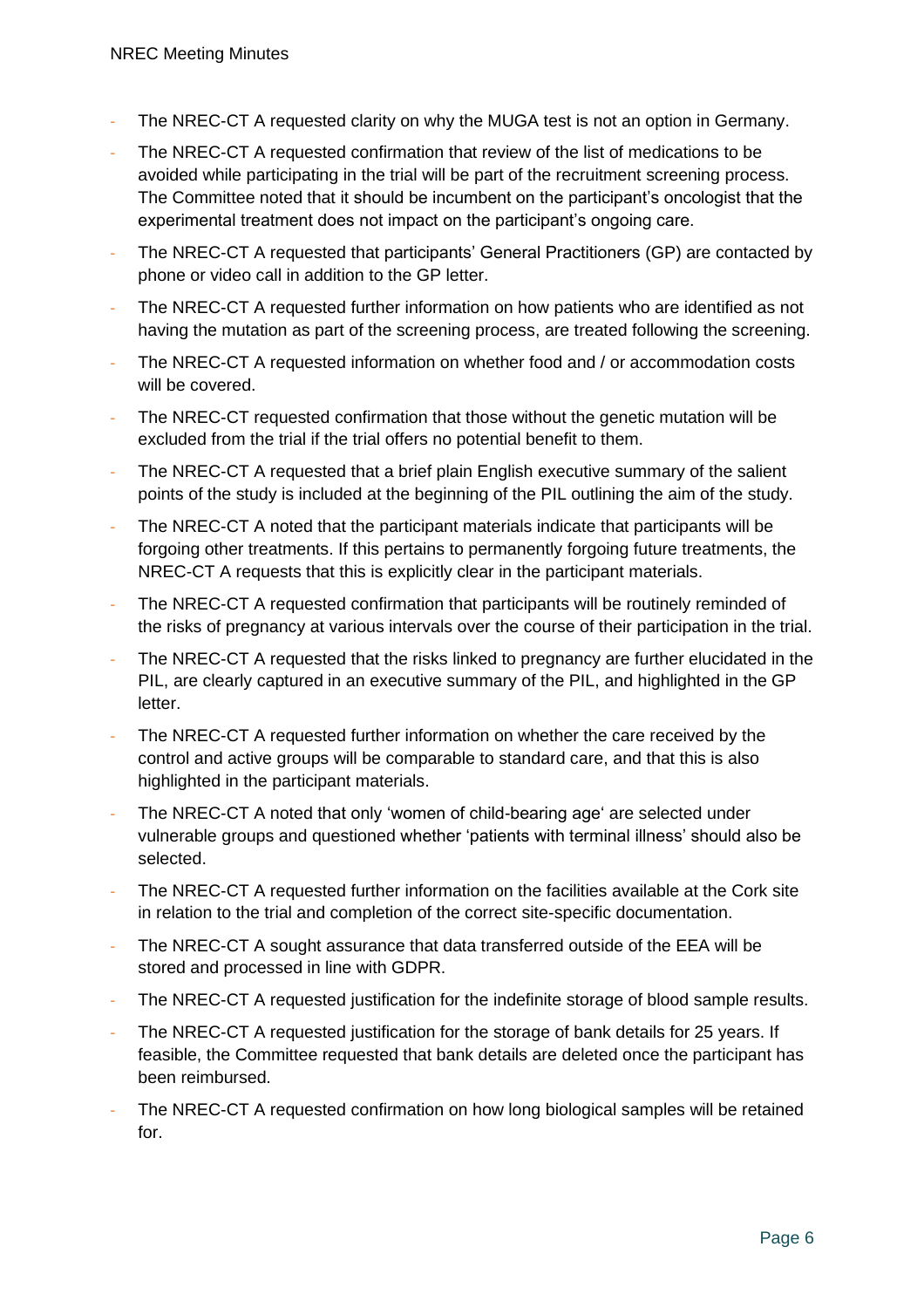#### **21-NREC-CT-049**

Principal Investigator: Prof Raymond McDermott

Study title: A Randomized Phase 3 Study of MRTX849 in Combination with Cetuximab Versus Chemotherapy in Patients with Advanced Colorectal Cancer with KRAS G12C Mutation with Disease Progression On or After Standard First-Line Therapy

Lead institution: St Vincent's University Hospital, Dublin 4

- NREC-CT Comments:
- The NREC-CT A noted that the clinical trial application represents a randomised phase III study investigating the use of the medicinal product MRTX849 in combination with cetuximab, compared to chemotherapy for treatment of patients with advanced colorectal cancer with the KRAS G12C Mutation.
- The NREC-CT A is not in a position to return a final ethics opinion based on the information and documentation received thus far. In this regard, the Committee requires additional information to inform its deliberations.
	- NREC-CT Decision:
- Request for Further Information
	- Additional Information Required:
- The NREC-CT A sought further reassurance that tolerance to the drug combination has been adequately assessed and requested further information on what point the study is currently at and how many participants are currently enrolled.
- The NREC-CT A requested confirmation that the treatment is currently used in Ireland.
- The NREC-CT A requested reassurance that prospective participants will be made aware of the commitment of completing the patient diary in advance of consenting.
- The NREC-CT A requested clarity on how long participants will be on the treatment.
- The NREC-CT A requested further information on the qualifications of those involved in assessing participants' capacity.
- The NREC-CT A requested further information on the supports available to the participant when removed from the study.
- The NREC-CT A requested that the participants' General Practitioners (GP) are contacted by phone or video call in addition to the GP letter.
- The NREC-CT A requested that a brief plain English executive summary of the salient points of the study is included at the beginning of the PIL outlining the aim of the study.
- The NREC-CT A requested that the duration of the study is included in the participant materials.